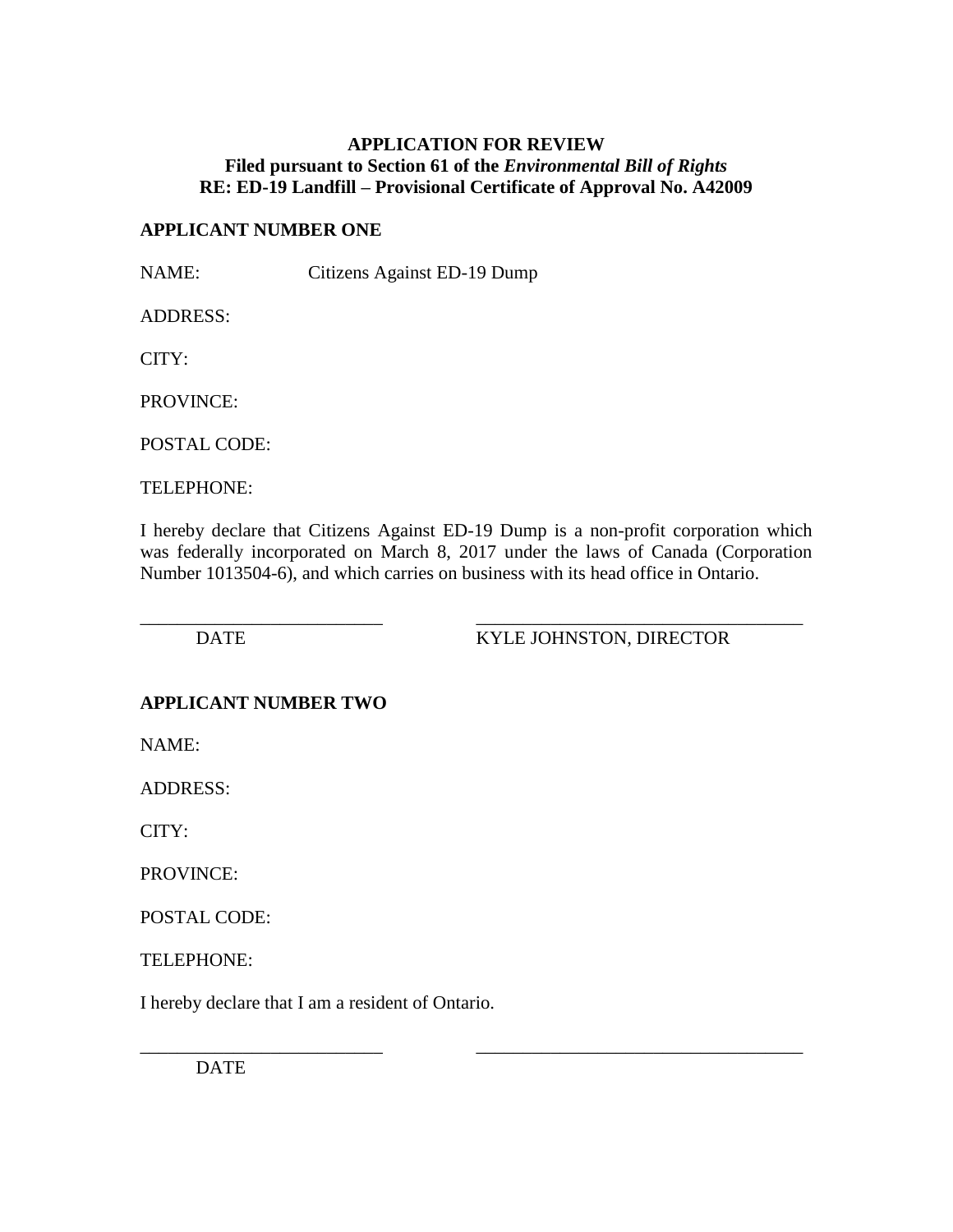## **SUBJECT-MATTER OF REQUESTED REVIEW**

The Applicants hereby request a Review of an **existing** instrument, namely:

Provisional Certificate of Approval No. A42009, issued in 1998 to the United Counties of Leeds and Grenville under Part V of the *Environmental Protection Act* ("EPA") for the use and operation of a 14 hectare landfilling area upon a 66 hectare property located at Part Lots 14 and 15, Concession IV, Township of Edwardsburgh [now the Township of Edwardsburgh-Cardinal]

For the reasons set out below, the Applicants submit that it is in the public interest to immediately review and/or revoke this Provisional Certificate of Approval because it is outdated, unused, and inadequate to protect the environment and public health. A copy of the 1998 Provisional Certificate of Approval is attached below at Tab 1.

Subsection 61(1) of the *Environmental Bill of Rights* ("EBR") provides that an Application for Review may be filed where the Applicants believe that an existing instrument "should be amended, repealed or revoked in order to protect the environment." In this case, the Applicants submit that the Provisional Certificate of Approval should be reviewed and revoked forthwith.

# **REASONS FOR REQUESTED REVIEW**

The Applicants' overall position is that the Ministry of the Environment and Climate Change ("MOECC") should expeditiously undertake and complete the requested Review in order to protect the environment and public health and safety.

More specifically, the Applicants submit that the 1998 EPA approval of the location, design, management and monitoring of the landfill:

- does not comply with current landfilling standards under the EPA;
- may create off-site surface water and groundwater contamination, and adverse impacts to the natural environment;
- may result in hazards to the health or safety of local residents; and
- is otherwise not in the public interest.

As described below, the Applicants submit that the terms and conditions in the Provisional Certificate of Approval (including the supporting documentation crossreferenced in Schedule A) are incomplete, deficient and ineffective for the purposes of addressing the foregoing concerns. Moreover, since the EPA approval has never been used for the purpose for which it was issued, and since the instrument holder now seeks to sell it to a third party for an entirely different purpose, the Applicants submit that it is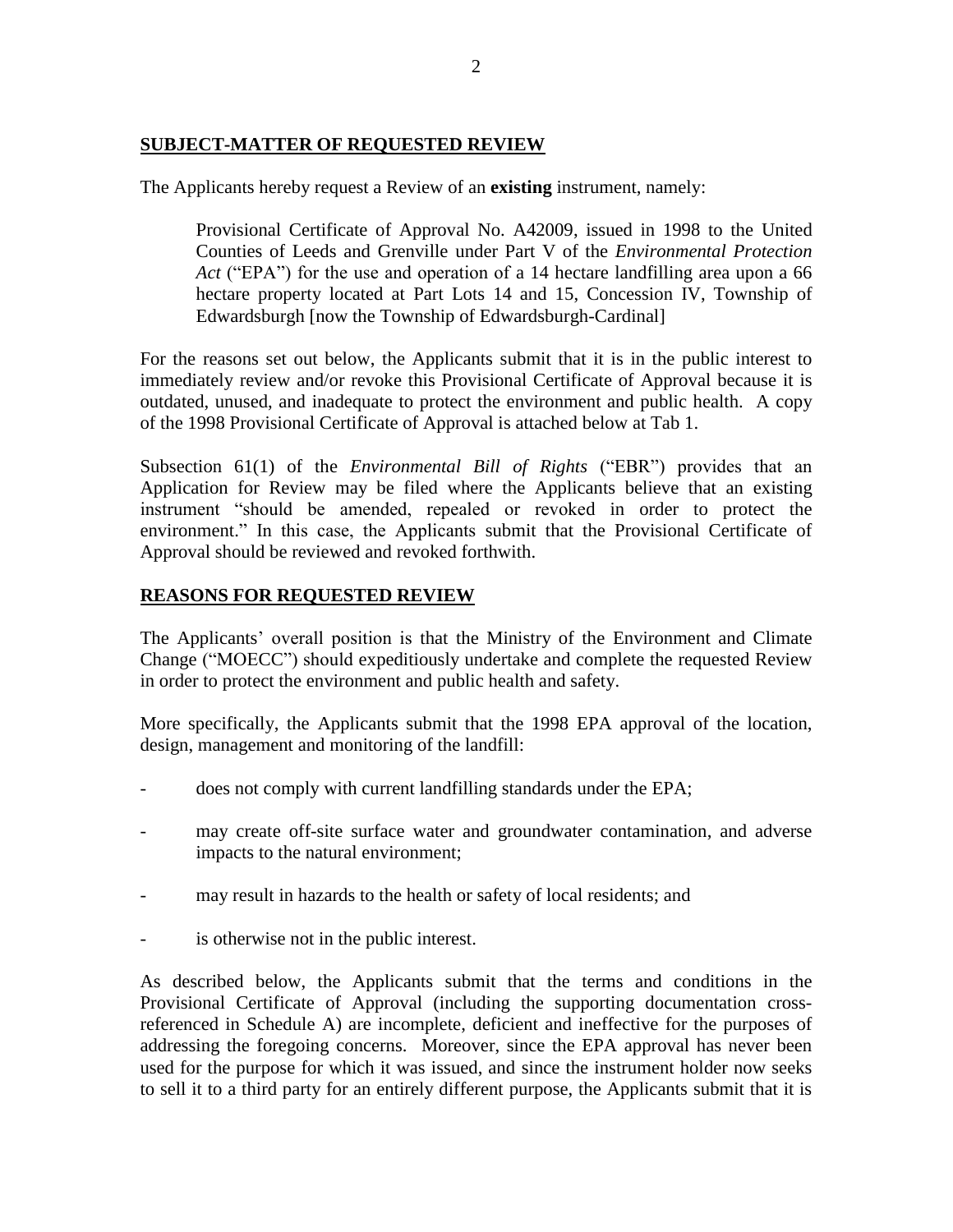both appropriate and in the public interest to revoke the EPA approval. Accordingly, the MOECC should grant the requested Review, and should specifically consider revoking this instrument at the earliest possible opportunity.

In making this submission, the Applicants are aware that two other local residents previously filed an Application for Review of this EPA approval, and that the MOECC has recently agreed it is in the public interest to review the approval.

In particular, the MOECC has indicated that its review will be commenced once the MOECC receives an updated EA report from the proponent, and that the review process may be completed by May 31, 2019. In addition, the MOECC has recently suspended Conditions 10 and 11 of the EPA approval, pending this further review. A copy of this Notice of Suspension (dated November 9, 2017) is attached below at Tab 2. However, the Applicants understand that the proponent has recently appealed this suspension to the Environmental Review Tribunal.

In any event, it is unclear whether the forthcoming review will primarily focus on just these two conditions (and the specific documents referenced in these Conditions), or on the EPA approval in its entirety. Accordingly, the Applicants herein are seeking a comprehensive review of the entire approval, not just portions thereof.

Similarly, the Applicants have considered the grounds advanced in the previous EBR Application for Review, and note that the two residents did not provide any expert opinion evidence on the technical concerns arising from the fundamental inadequacy of the EPA approval. Therefore, the Applicants are appending copies of detailed expert reports to this Application to ensure that the key technical issues are brought to the attention of the MOECC staff who will be conducting the forthcoming review of the EPA approval.

In addition, although the MOECC has agreed to conduct the review, it is unknown what opportunities for public notice/comment (if any) may be provided by the MOECC to inform the outcome of the review process. This same concern applies to the MOECC's anticipated review of the updated EA documentation, if filed in due course by the Counties (or their successor in title). Accordingly, the Applicants are hereby filing their own Application for Review to ensure that their specific issues, evidence and perspectives are taken into account and addressed by the MOECC.

Finally, the Applicants note that the MOECC has simply suspended two conditions, rather than wholly revoking the EPA approval. Thus, the Applicants herein are specifically requesting that the review process should lead to the timely revocation (not just partial suspension) of the EPA approval, and submit that this step does not have to await the filing of additional EA documentation from the current (or future) owner of the site.

For the reasons outlined below, the Applicants submit that there is ample technical evidence and new environmental information that is currently available to warrant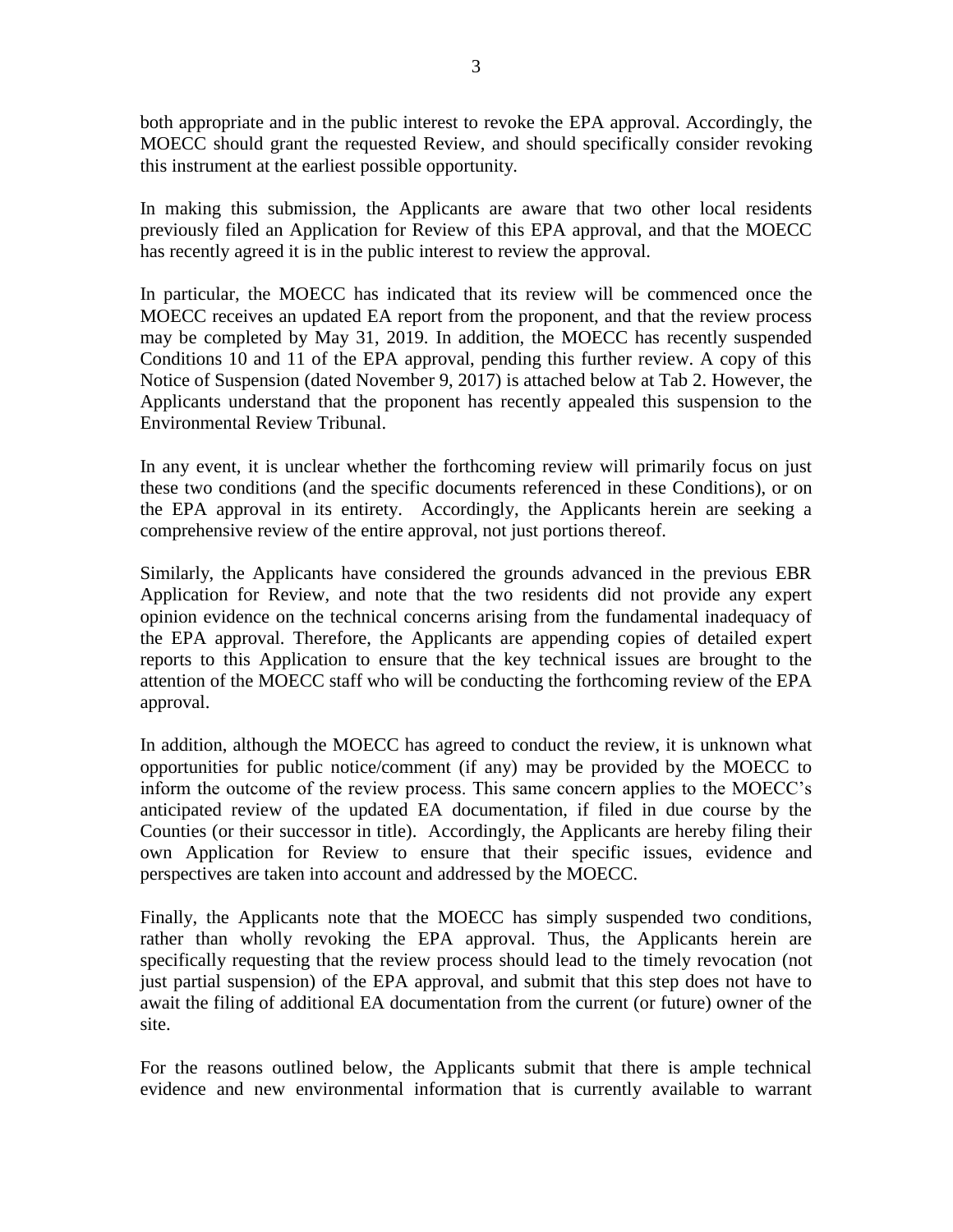revocation of the EPA approval as soon as possible, rather than waiting until an indeterminate date in 2019 or later.

### **1. Background**

#### *(i) Description of the Applicants*

The first Applicant is the Citizens Against the ED-19 Dump ("CAD"), which is a federally incorporated non-profit organization. CAD currently has over 1,300 members, many of whom live near the ED-19 Landfill site or its intended haul routes.

The second Applicant is a resident of the Township of Edwardsburgh-Cardinal, in the United Counties of Leeds and Grenville ("the Counties").

#### *(ii) Approvals Chronology and Recent Developments*

In the early 1990s, the Counties commenced an environmental assessment ("EA") process which ultimately led to the January 1998 approval of the ED-19 Landfill pursuant to the *Environmental Assessment Act* ("EAA").

This EAA approval is subject to only three "boilerplate" conditions (e.g. proponent must comply with statutory approvals; filing of the public record; financial/operational responsibilities are binding on the proponent). A copy of the EAA approval is attached below at Tab 3.

A conditional approval under Part V of the *Environmental Protection Act* ("EPA") was subsequently issued to the Counties in June 1998 to permit the use and operation of a 14 ha landfilling area within a 66 ha property located at Part of Lots 14 and 15, Concession IV, Township of Edwardsburgh [now the Township of Edwardsburgh-Cardinal].

At the time, there was considerable public opposition to the proposed landfill within the Township. More recently, the Township council passed a resolution declaring that the Township is not a willing host for this facility. A copy of the Township resolution is attached below at Tab 4.

The Applicants are unaware of whether – or to what extent – the MOECC or the Counties adequately consulted nearby indigenous communities (e.g. Mohawks of Akwesasne) prior to the issuance of the EAA and EPA approvals.

However, the Grand Chief of the Mohawks of Akwesasne recently wrote to Minister Ballard to object to the lack of consultation by the Crown in relation to the proposed sale or use of the ED-19 Landfill property. The letter also raises concerns about potential landfill impacts on Mohawk lands and local water resources, and requests that the sale not proceed until the Crown's consultation duty has been satisfied. A copy of the Grand Chief's letter is attached below at Tab 5.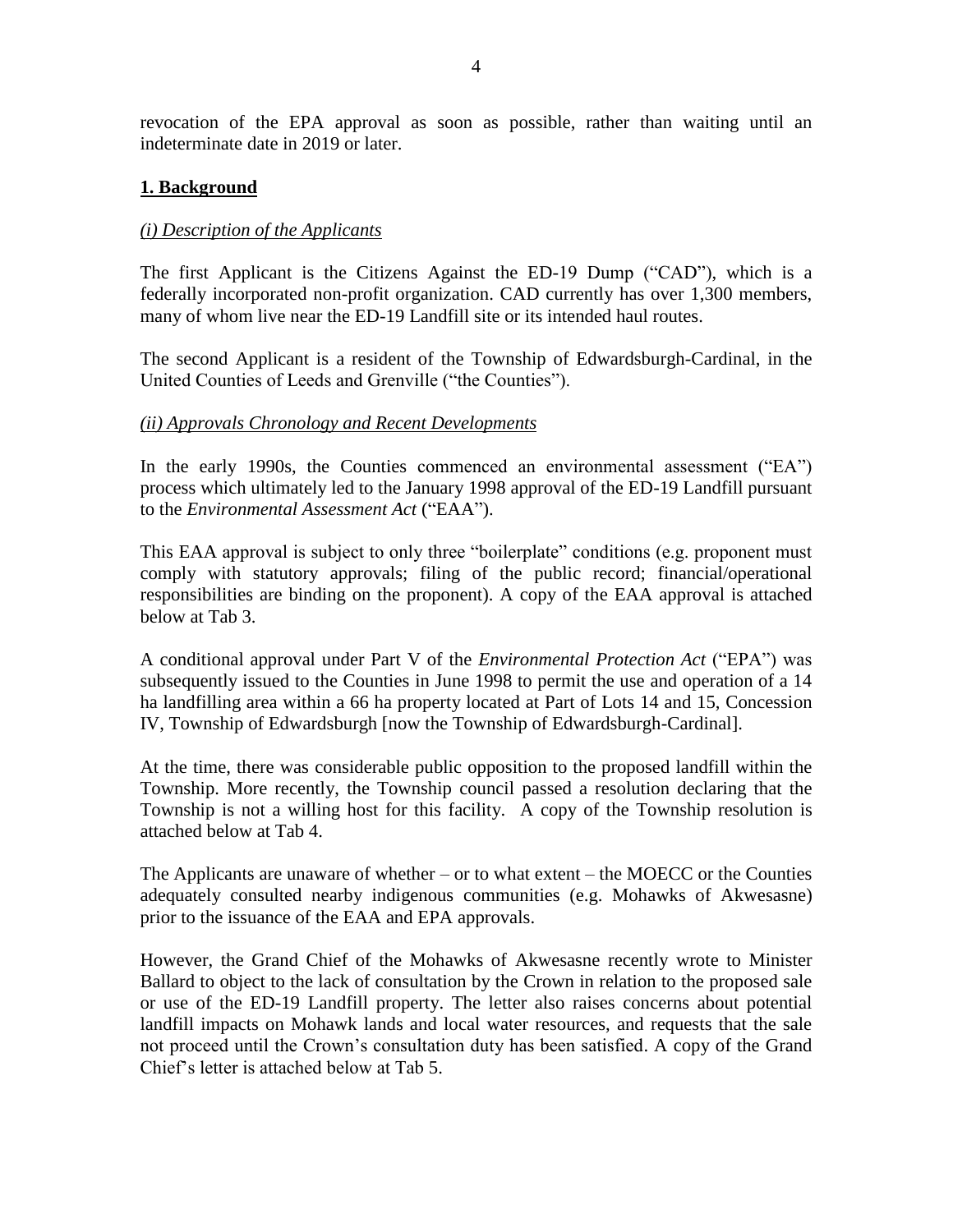In any event, the Counties have effectively "sat on" the EAA and EPA approvals for nearly two decades, and ground has never been broken to develop the site as a landfill. As noted above, two conditions in the EPA approval have recently been suspended by the MOECC.

In addition, the Counties have publicly disclosed that they have entered into discussions with a private sector waste disposal company (Tomlinson Group) in order to sell the undeveloped landfill property, the adjoining 400 ha of land owned by the Counties, and the above-noted approvals. It is the Applicants' understanding that if the sale proceeds, this private company has publicly declared its intention to import waste from generators outside the Counties to the ED-19 Landfill.

Under separate cover, the Applicant CAD has submitted a formal request to the Minister to exercise his discretion under section 11.4 of the EA Act to reconsider/revoke the issuance of the 1998 EAA approval.

The primary grounds for this request are that new information has become available, and that there have been material changes in circumstances, which call into the question the continued validity, adequacy and soundness of the EAA approval.

To date, however, no decision has been communicated by the Minister to CAD on whether reconsideration/revocation of the EAA approval will be undertaken by the MOECC. Nevertheless, irrespective of how the section 11.4 request is handled or decided by the MOECC, the Applicants submit that it is open to the MOECC to revoke the EPA approval for the reasons outlined below in this EBR Application.

Accordingly, the purpose of this Application for Review is to request the MOECC to review/revoke the Provisional Certificate of Approval issued under the EPA in 1998.

# **2. Basis for the Requested Review of the EPA Approval**

The Applicants submit that there are two fundamental reasons why the ED-19 Landfill's Provisional Certificate of Approval should be reviewed and/or revoked: (a) there has been no demonstrable need to establish the landfill over the past two decades; and (b) the approved site location, design, management and monitoring poses a number of serious risks to the local environment and public health.

# *(a) Lack of "Need" for ED-19 Landfill*

As a general principle, the Applicants submit that it is not in public interest to allow a risky project to proceed if there is no demonstrable or objective need for the project. The Applicants submit that this principle fully applies to the ED-19 Landfill at the present time.

When the EA process was conducted in the 1990s, the Counties attempted to rationalize the new landfill on the basis of projected waste generation trends within local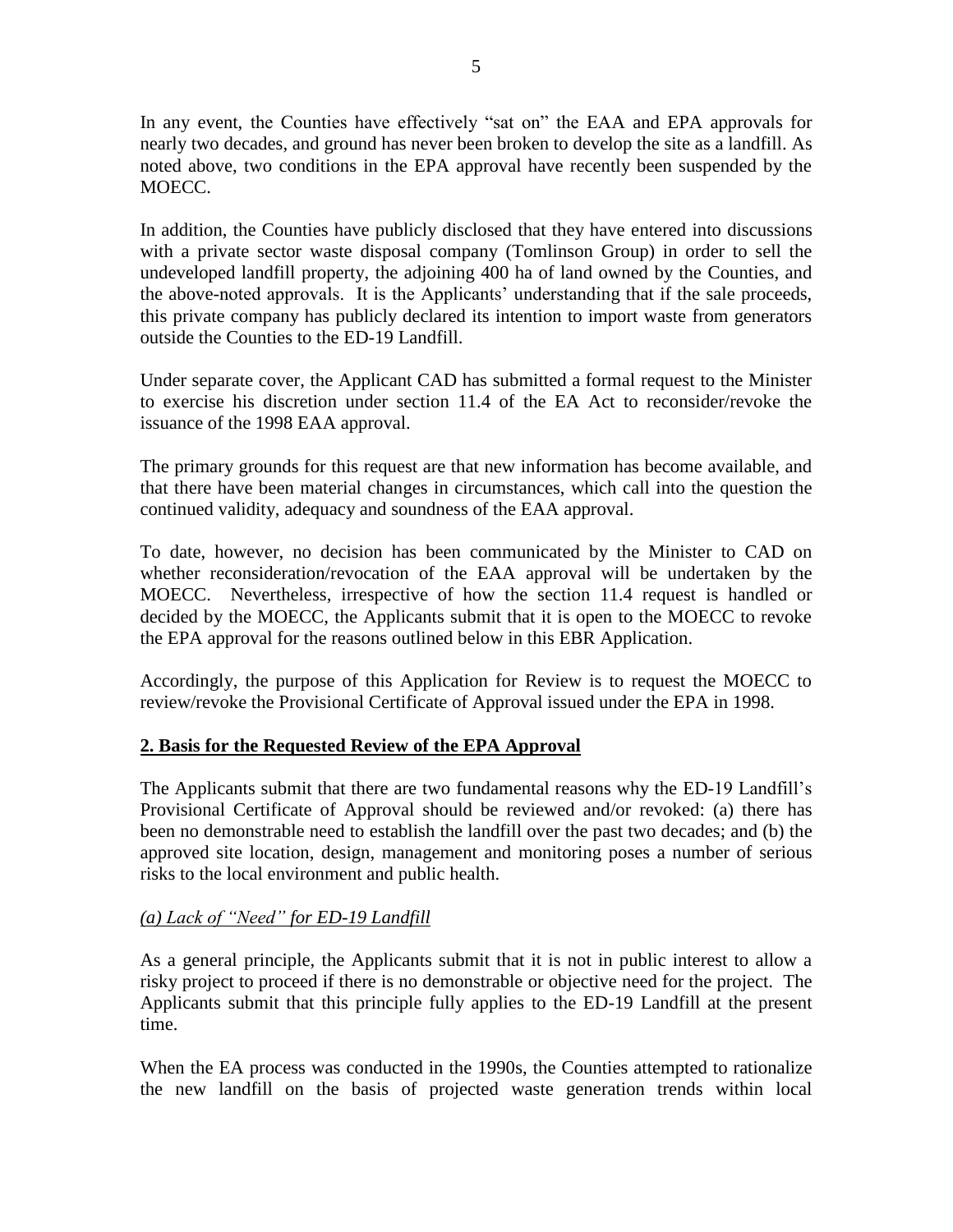municipalities, and the claimed shortfall in available disposal capacity. However, the passage of time has clearly demonstrated that these predictions were inaccurate if not wholly unsubstantiated. Despite the issuance of EAA and EPA approvals, the ED-19 Landfill has never been constructed, and the local waste stream has been accommodated by other waste management facilities.

In these circumstances, the Applicants submit that there is no demonstrable public need to maintain the EPA approval in order to permit the construction of the ED-19 Landfill.

In making this submission, the Applicants note that while the question of "need" has been typically addressed under the  $EAA$ , it has also been found to be a relevant consideration for private waste disposal facilities seeking approvals under the EPA.<sup>2</sup>

In addition, the Applicants submit that a proponent's claimed "need" should not be confused or conflated with a perceived business opportunity. In this case, the prospective purchaser may want to receive tipping fee revenue from operating the ED-19 Landfill, but this profit motivation should not prevail over the public interest necessity of safeguarding the environment and protecting health and safety.

The Applicants further note that the Counties' EA documentation was predicated on addressing the alleged waste disposal capacity needed by local municipalities over a 20 year planning horizon. This two-decade timeframe has now expired, and a fresh, detailed and evidence-based examination of "need" is urgently required.

Moreover, the EPA approval fails to expressly impose a service area limit for the ED-19 Landfill. In the Applicants' view, this glaring omission provides another reason why it is incumbent upon the MOECC to grant this Application for Review and reconsider the adequacy of the EPA approval's terms and conditions. This is particularly true since the Applicants' understanding is that the new prospective purchaser has indicated interest in importing waste to the ED-19 Landfill from outside the Counties.

On this latter point, the Applicants note that the current and previous mayors of the unwilling host community suggested to the Counties that if the proposed sale proceeds, then it should be subject to an express service area restriction. In a recent email, however, the Counties' Warden recently refused to guarantee that such a condition would be imposed as a condition of purchase and sale. A copy of this email is attached below at Tab 6.

# *(b) Risks to the Environment and Public Health*

Aside from the apparent lack of need for the ED-19 Landfill and the continuing absence of an explicit service area restriction, this Application for Review of the EPA approval is primarily based on the various environmental and public health risks associated with the approved location, design, management and monitoring of the ED-19 Landfill.

 $\overline{a}$ <sup>1</sup> *Re West Northumberland Landfill Site* (1996), 19 CELR (NS) 181 (Ont Jt. Bd.), paras. 88, 90.

<sup>2</sup> *Re Decom Medical Waste Systems Inc*., 1986 CarswellOnt 3298 (Ont EAB), paras. 80-91.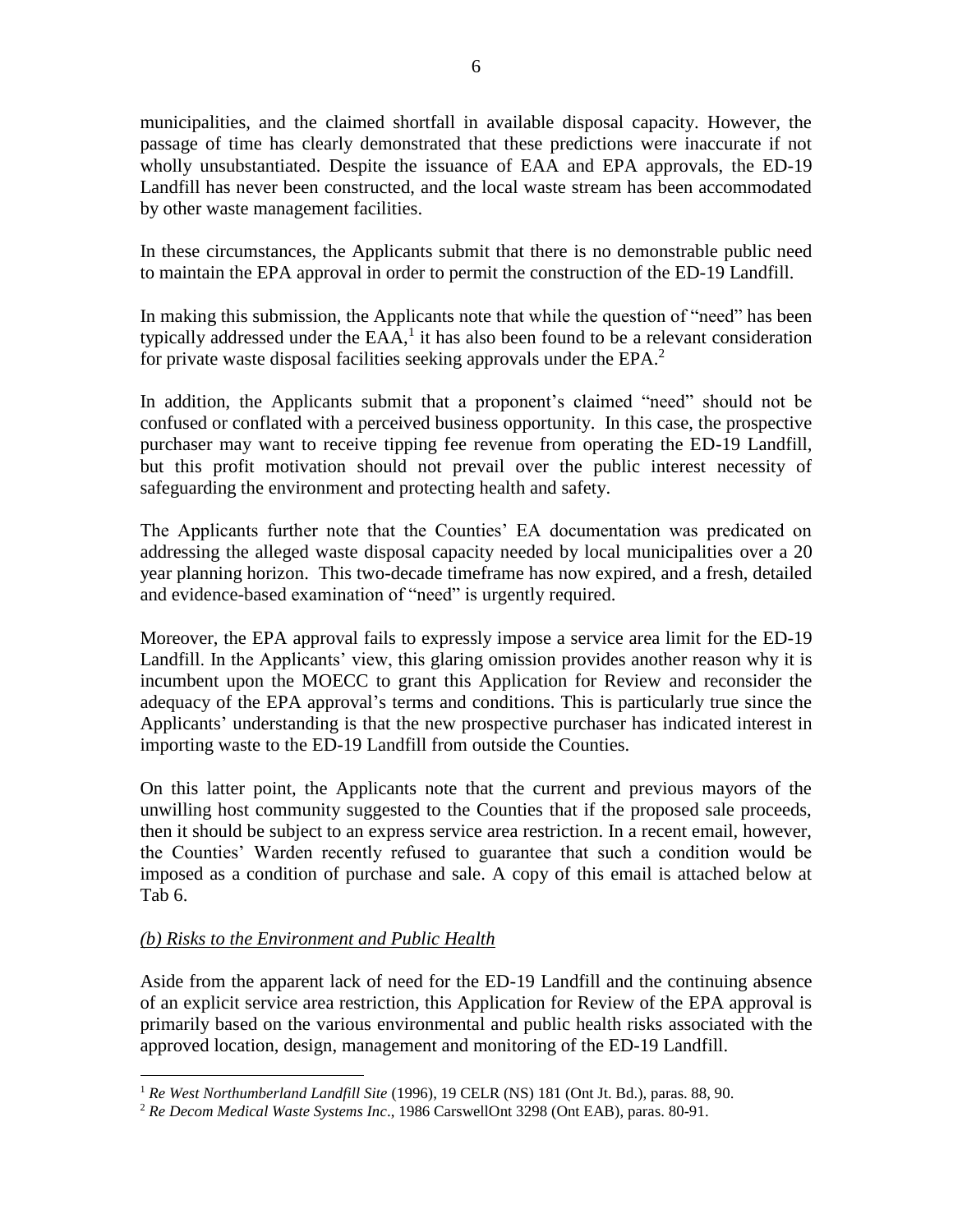The Applicants' main concerns (and supporting documentation) regarding such risks are summarized below, and essentially fall into three main categories: (i) surface water impacts; (ii) groundwater impacts; and (iii) natural environment impacts.

#### **(i) Surface Water Impacts**

The Applicants submit that there is new and compelling expert evidence which suggests that the use and operation of the ED-19 Landfill, even if carried out in compliance with the 1998 Provisional Certificate of Approval, may cause adverse effects upon local surface watercourses.

In particular, the Applicants refer to and rely upon a recent hydrogeological peer review carried out for the Applicant CAD by Wilf Ruland, P.Geo. This report (dated August 15, 2017) is attached below at Tab 7.

Mr. Ruland's report carefully reviews the EAA/EPA approvals and documentation (including the Design & Operations Report (Dillon 1997) referenced in Schedule A of the EPA approval), and he summarizes his professional opinion about surface water impacts as follows:

As discussed in more detail in **Section 5**, with the Counties' plan for at least 10 years of leachate management exclusively through recirculation, it is my prediction that massive mounding of leachate will be occurring at the proposed landfill.

As leachate levels rise within the proposed landfill, they will over time exceed the elevation of the surrounding ground surface at which point widespread development of leachate springs and seeps on the sideslopes of the landfill can be anticipated. The leachate leaking from the landfill will be carried into the stormwater management pond, and from there to the downstream site boundary. **Off-site contamination in excess of Provincial Water Quality Objectives will be a real concern** (page 14)…

**The leachate mounding will activate leakage out of the landfill via the 2 unidentified pathways discussed previously – via underflow beneath the cutoff wall (where it would cause groundwater contamination), and via leachate seeps and springs which would either be coming out the sideslopes of the landfill or simply discharging into the surface water collection ditches inside the perimeter road (where they would cause downstream surface water contamination).**

**This is clearly an unacceptable situation, and one that was not foreseen in the D&O Report**. The D&O Report assumes no mounding – an assumption which is not compatible with the plans to recirculate all leachate for at least 10 years…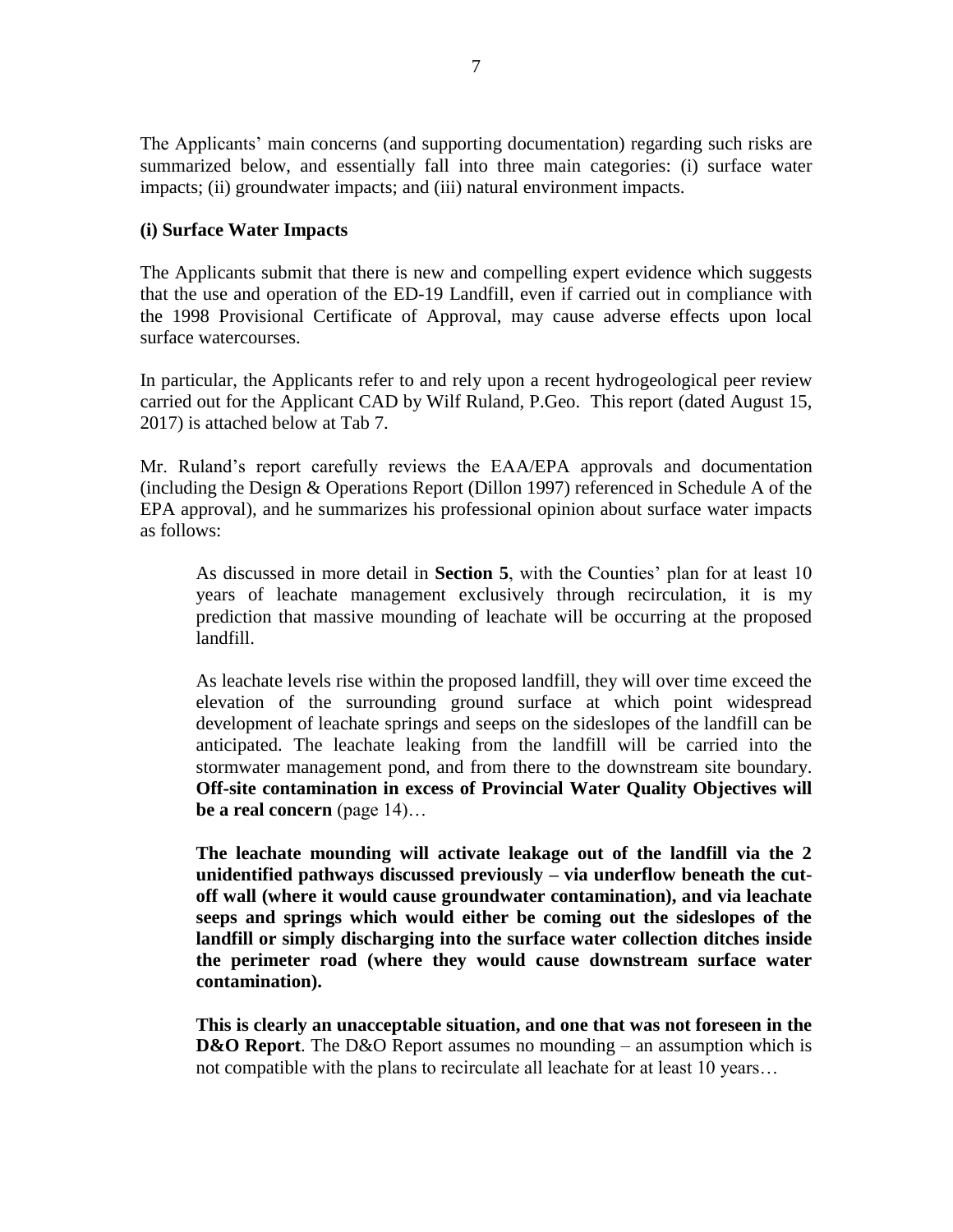**This is particularly problematic because the surface water impact monitoring plans and contingency plans are poorly developed (as will be discussed in subsequent sections of this review), and the groundwater monitoring plans and contingency plans were not developed with the unidentified pathway of underflow beneath the cut-off wall in mind** (page 17, emphasis added).

Mr. Ruland's additional water-related concerns are outlined below in the Applicants' submissions regarding groundwater impacts.

### **(ii) Groundwater Impacts**

The Applicants submit that there is new and compelling expert evidence which suggests that the use and operation of the ED-19 Landfill, even if carried out in compliance with the 1998 Provisional Certificate of Approval, may cause adverse effects upon local groundwater resources.

In particular, the Applicants refer to and rely upon the hydrogeological peer review carried out for the Applicant CAD by Wilf Ruland, P.Geo (see Tab 6 below). Mr. Ruland's report carefully reviews the EAA/EPA approvals and documentation (including EAA/EPA Volume 3, Technical Memorandum: Geology/Hydrogeology (Dillon, 1997) referenced in Schedule A of the EPA approval), and he summarizes his professional opinion on groundwater impacts as follows:

2) **The Hydrogeology Assessment is deficient in a variety of ways** (as described in detail in **Section 4** of this review), including the following:

- incomplete groundwater quality testing was done;

# - **there was almost no investigation and there is little understanding of the bedrock groundwater system which local residents rely upon for their well water supplies**;

- the pumping test which was done was largely useless for assessing the hydraulic characteristics of the geologic formations at the site (due to interference from a major rain event), and it was not redone;

- the significance of fractures found in the Silt/Clay Unit was downplayed;

- isotopic testing was done but the results were ignored in the report;

# - **the conceptual model of the site hydrogeology is incomplete and deficient**;

- 2 significant potential pathways for environmental contamination were not identified or assessed.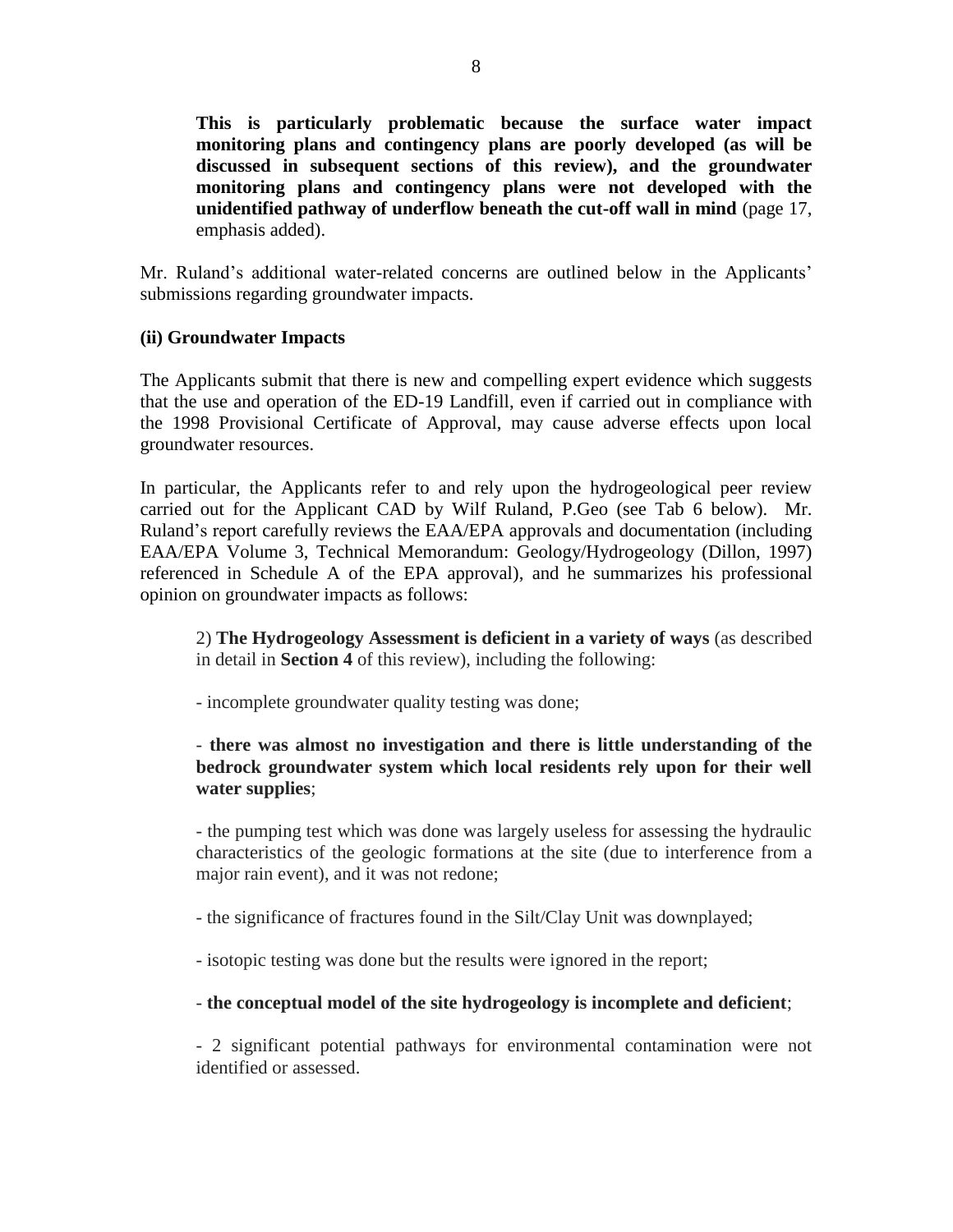**Because of these and other deficiencies, the Hydrogeology Assessment does not provide the required technical foundation for the safe design and operation of a landfill**.

3) **The D&O Report contains numerous deficiencies in the proposed design and operations of the landfill** (as described in detail in **Section 5** of this review), including the following:

## a) **there is no intention of putting an impermeable liner on the landfill base, to prevent downward and outward leakage of leachate**;

b) the leachate collection lines will be put in 10 meter wide and 0.3 meter deep, gravel-filled collection trenches - but there is otherwise no provision for a high permeability collection layer on the landfill base;

c) for at least the first 10 years of the landfill's life, the only way leachate will be managed is by recirculating (pumping) it back into the landfill;

### d) **leachate generation rates have been significantly underestimated**;

e) the surface water impact monitoring plans are poorly developed;

f) the surface water impact mitigation/contingency plans are poorly developed.

# **Because of these and other deficiencies the D&O Report does not meet today's standards in terms of providing a secure design and a solid plan for the safe operation of a landfill**.

4) As set out in **Section 6** of this review, some hydrogeology-related conditions have changed to the point that the changes would significantly affect conclusions reached in the original EAA/EPA studies. **Updates to all scientific studies should be required and obtained to ensure that data collected previously are still valid, in the event that the Counties or a third party wish to pursue the operation of a landfill at this location**.

5) As set out in **Section 7** of this review, **there have been changes to the Ontario Drinking Water Quality Standards for 3 parameters [benzene, toluene and vinyl chloride] considered in the Reasonable Use Assessment for the proposed landfill. The modelling for the assessment should be redone for this reason and because of fatal flaws with the original modelling** (pages 21- 22, emphasis added).

The findings, conclusions and recommendations in Mr. Ruland's report are particularly significant in light of the social, cultural and demographic changes that have occurred in the vicinity of the ED-19 Landfill property since the EPA approval was issued almost two decades ago.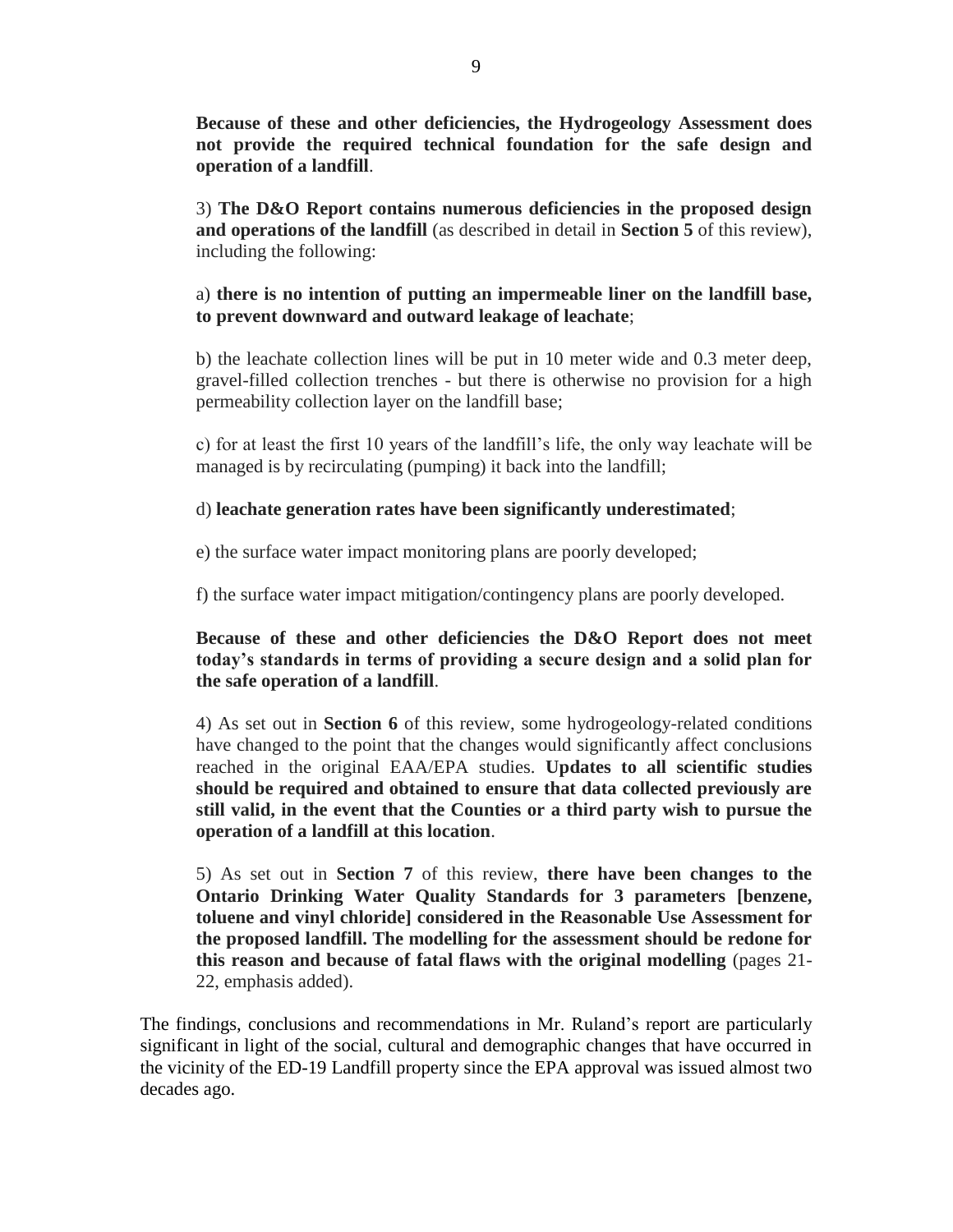For example, as noted by Mr. Ruland's report, a number of new residents have since moved into the area, all of whom are dependent upon private wells for drinking water purposes. Mr. Ruland states that the residents' increased groundwater usage from the bedrock aquifer will, in turn, increase "vertical hydraulic gradients to the aquifer" (page 19).

Mr. Ruland's concern about new residential wells has been corroborated by a recent socio-economic report prepared by the Applicant CAD to update and confirm the increased number of people now living near the ED-19 Landfill or its intended haul routes. This report is attached below at Tab 8.

In light of the foregoing findings about adverse impacts to surface water and groundwater, Mr. Ruland's report sets out his overall conclusions as follows:

6) There are numerous other problems which were found in the course of my review of the documentation for the proposed landfill. These other problems are listed in point form in **Section 8** of this review. **Taken together with the major problems outlined above the inescapable conclusion is that while the proposed landfill somehow received approval in 1998, it would certainly not be approved in its current form today. It is my professional opinion that the technical documentation which supported the MOECC's 1998 approval of the landfill was deficient and certainly does not meet today's standards**.

**7) It is my professional opinion that the construction and operation of a landfill at the proposed location in accordance with the current site documentation would pose an unacceptable threat to off-site groundwater supplies and off-site surface water resources** (page 22, emphasis added).

In light of these overall conclusions, Mr. Ruland's report provides two main recommendations:

1) Based on the findings of my review of the available hydrogeological information and evidence, it is my professional opinion that **the MOECC should revoke the Environmental Assessment Act (EAA) and Environmental Protection Act (EPA) approvals which it granted for the ED-19 site in 1998 for the technical reasons presented in this review** (emphasis added).

2) If the MOECC decides against my professional advice to allow a landfill to be operated at the proposed location on the basis of the deficient technical documentation which supported its 1998 approval of the landfill, then this should be vigorously challenged through all possible means because of the unacceptable threat that the proposed landfill poses to the natural environment (emphasis added, pages 21-22).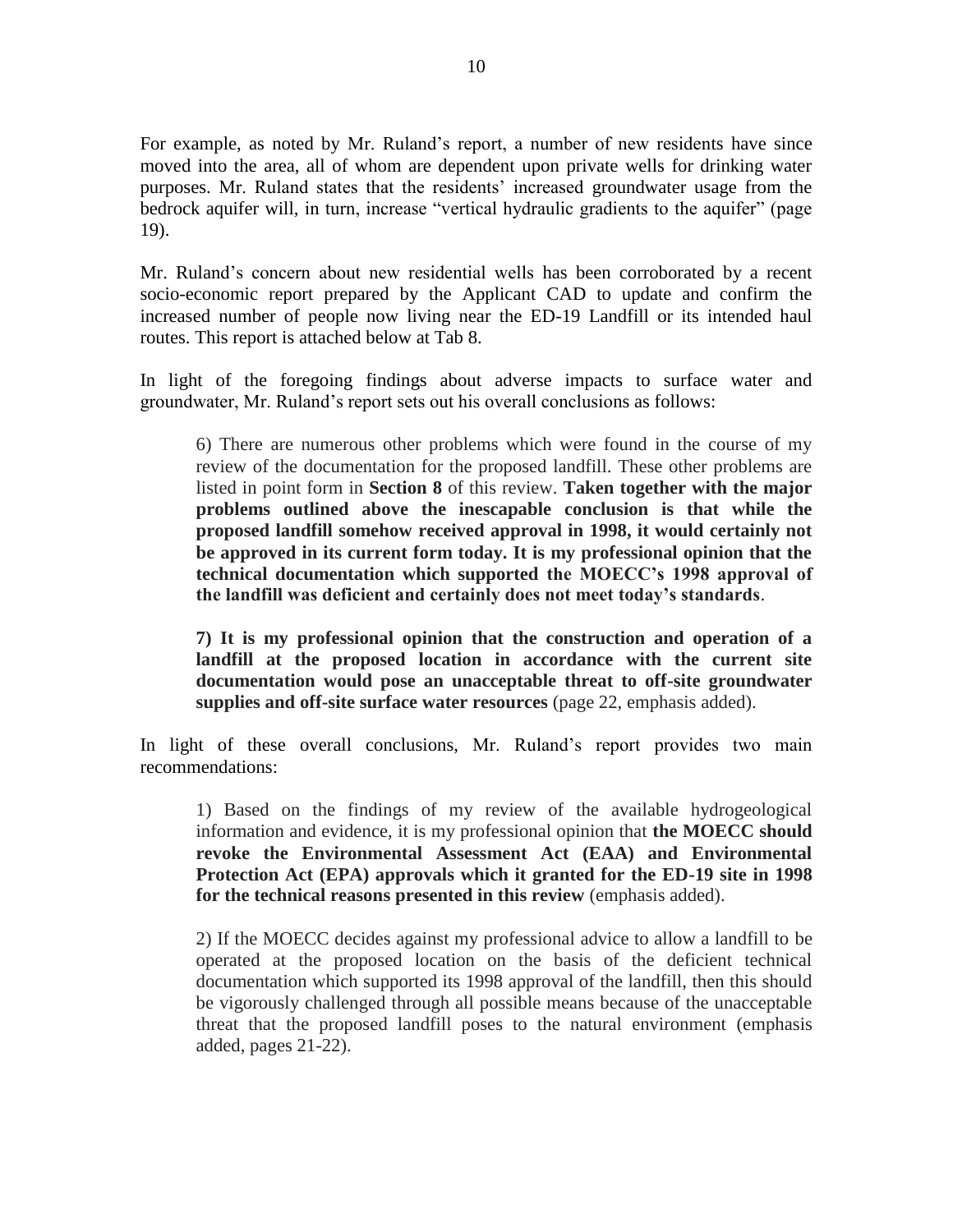In the Applicants' view, Mr. Ruland's report provides extensive and well-founded technical support for the requested Review of the EPA approval.

#### **(iii) Natural Environment Impacts**

The Applicants submit that there is new and compelling expert evidence which suggests that the use and operation of the ED-19 Landfill, even if carried out in compliance with the 1998 Provisional Certificate of Approval, may cause adverse effects upon local biological resources, including species at risk and their habitat.

In particular, the Applicants refer to and rely upon an independent report prepared for the Applicant CAD by Groundwater Environment Management Services Inc. ("GEMS"). , to determine whether the natural environment work within the original EA process was complete, and whether it remains valid today in light of changed site conditions. A copy of the GEMS report (dated September 22, 2017) is attached below at Tab 9.

In summary, the GEMS report contains a number of conclusions and recommendations about current site conditions and the need to update the decades-old natural environment work reflected in the EA/EPA documentation:

Since there is designated (unevaluated) wetland within 120 meters of the site an EIA/EIS is required. This was not included as a requirement of the approved C of A. The biology component of the EA did not at the time sufficiently address that there will be no negative impacts on the natural features or function of the wetland which contains the heronry that was noted and is still present.

It is GEMS opinion that the heronry needs to be mapped and surveyed to determine the peripheral nests and denote the proper setbacks and development limits. A significant wildlife habitat assessment would also be needed to determine that the heronry is not the only SWH [Significant Wildlife Habitat] present. In accordance with the July 2017 recommendation of MNRF, locations of the previously noted species that are now considered SAR [Species at Risk] need to be mapped an updated assessment completed to ensure that there is no potential impact to endangered/threatened species/habitat (page 14).

In addition, the GEMS report identifies a lengthy list of unresolved data gaps that continue to exist to date:

The following summarizes the data gaps between the information provided for the original EA and the existing information that should be included to properly assess the current impacts of a proposed landfill within the site limits.

• Heronry mapping and survey;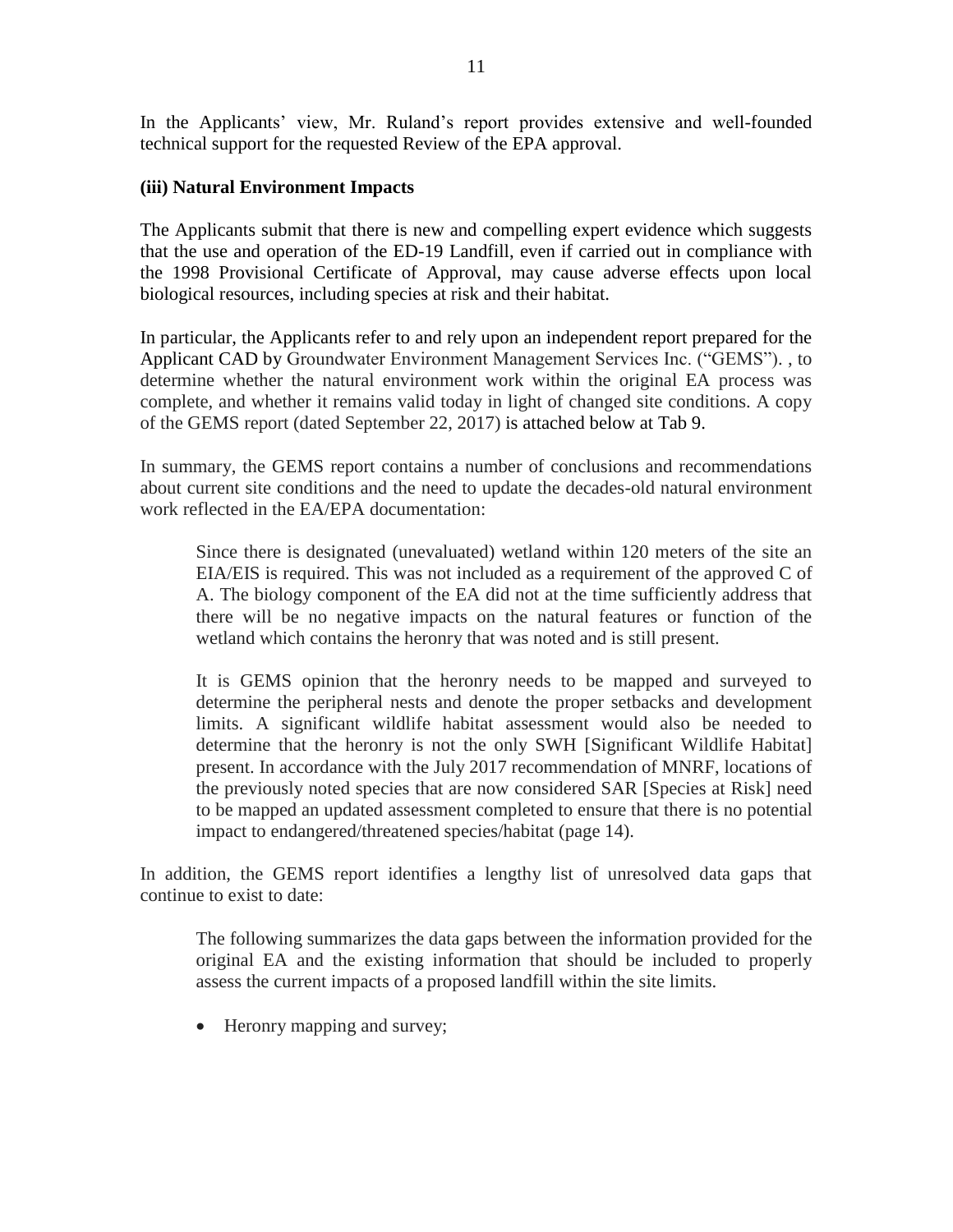- SWH [Significant Wildlife Habitat] assessment including a wetland assessment in relation to both the on site and nearby PSW [Provincially Significant Wetland];
- ELC [Ecological Land Classification] mapping and updated vegetation inventory;
- Amphibian breeding surveys in accordance with MMP;
- Turtle surveys;
- Aquatic habitat assessment in general accordance with OSAP [Ontario Stream Assessment Protocol];
- Record SAR locations; and,
- Proper discussion of impacts to heronry due to sound level increases and potential leachate impacts to vegetation and wildlife (pages 14-15).

Significantly, the GEMS report also attaches a letter dated July 17, 2017 from the Ministry of Natural Resources and Forestry ("MNRF"), which confirms the potential for numerous species at risk to be present on or near the ED-19 Landfill property (see Appendix A of the GEMS report).

In the Applicants' view, the GEMS report provides considerable biological support for the requested Review of the EPA approval.

# **3. MOECC Statement of Environmental Values**

In determining whether the public interest warrants the requested Review, subsection  $67(2)(a)$  of the EBR directs the Minister to consider the relevant Statement of Environmental Values ("SEV").

In this case, the MOECC's SEV states that the Ministry's vision is "an Ontario with clean and safe air, land and water that contributes to healthy communities, ecological protection, and environmentally sustainable development for present and future generations."

To achieve this vision, the SEV commits the MOECC to a number of important principles, such as:

- adopting an "ecosystem approach" to environmental protection;
- considering cumulative effects on the environment;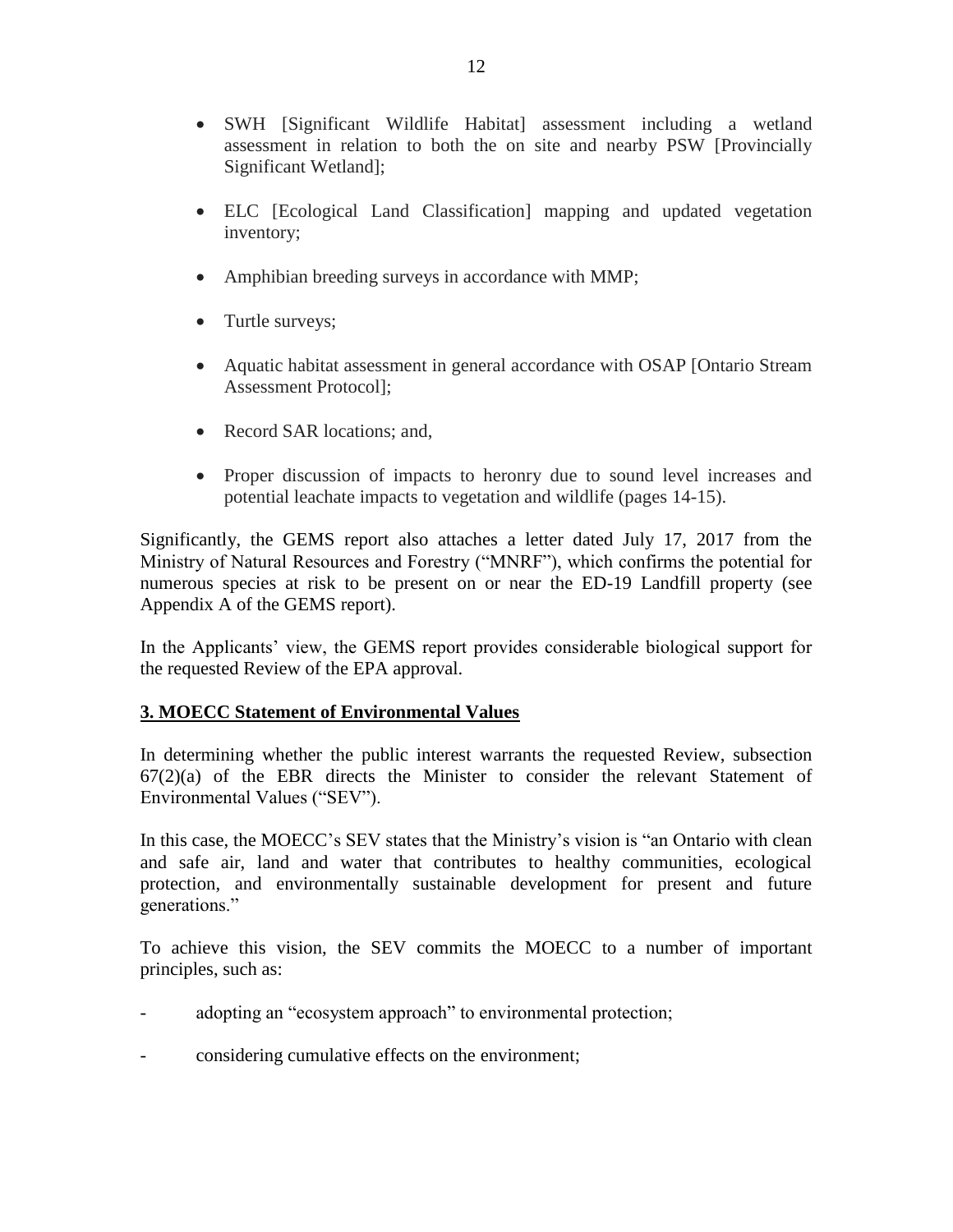- adopting a "precautionary, science-based approach in its decision-making to protect human health and the environment;
- placing priority on pollution prevention and minimizing the creation of pollutants that can adversely affect the environment; and
- ensuring that planning and management for environmental protection strives for continuous improvement and effectiveness through adaptive management.

Taken together, these and other SEV commitments represent a provincial promise to the Applicants (and all other Ontarians) that the MOECC will take all necessary steps to safeguard the environment and public health and safety.

In this case, the Provisional Certificate of Approval remains outdated and incapable of fully preventing or mitigating potential harm to the environment and public health that may be caused by the construction and operation of the ED-19 Landfill. Accordingly, the Applicants submit the requested Review of the Landfill's approval is entirely consistent (if not expressly mandated) by the MOECC's SEV.

### **4. Absence of Periodic Review**

In determining whether the public interest warrants the requested Review, subsection  $67(2)(c)$  of the EBR directs the Minister to consider whether "the matters sought to be reviewed are otherwise subject to periodic review".

At the present time, aside from using Part IV of the EBR, there is no statutory mechanism for the formal public review of the ED-19 Landfill's Provisional Certificate of Approval. It should be further noted that this approval does not contain an expiry date, and could, in theory, sit unused in perpetuity.

Accordingly, the Applicants submit that the requested Review of the landfill's Provisional Certificate of Approval should be undertaken because there is no other formal, open or consultative process in place that periodically reviews or revises this approval.

#### **5. Resources Required for the Requested Review**

Subsection  $67(2)(f)$  of the EBR lists "resources required to conduct the review" as another factor to be considered by the Minister when determining if the public interest warrants a Review.

To the Applicants' knowledge, the requested Review can be carried out by current MOECC personnel (i.e. staff at the Environmental Approvals Branch, the Kingston District Office, etc.) without the allocation of any new resources or persons. Indeed, as noted above, the MOECC has already agreed to conduct a review of the EPA approval, although the nature, scope and start date for the review remain unclear at this time.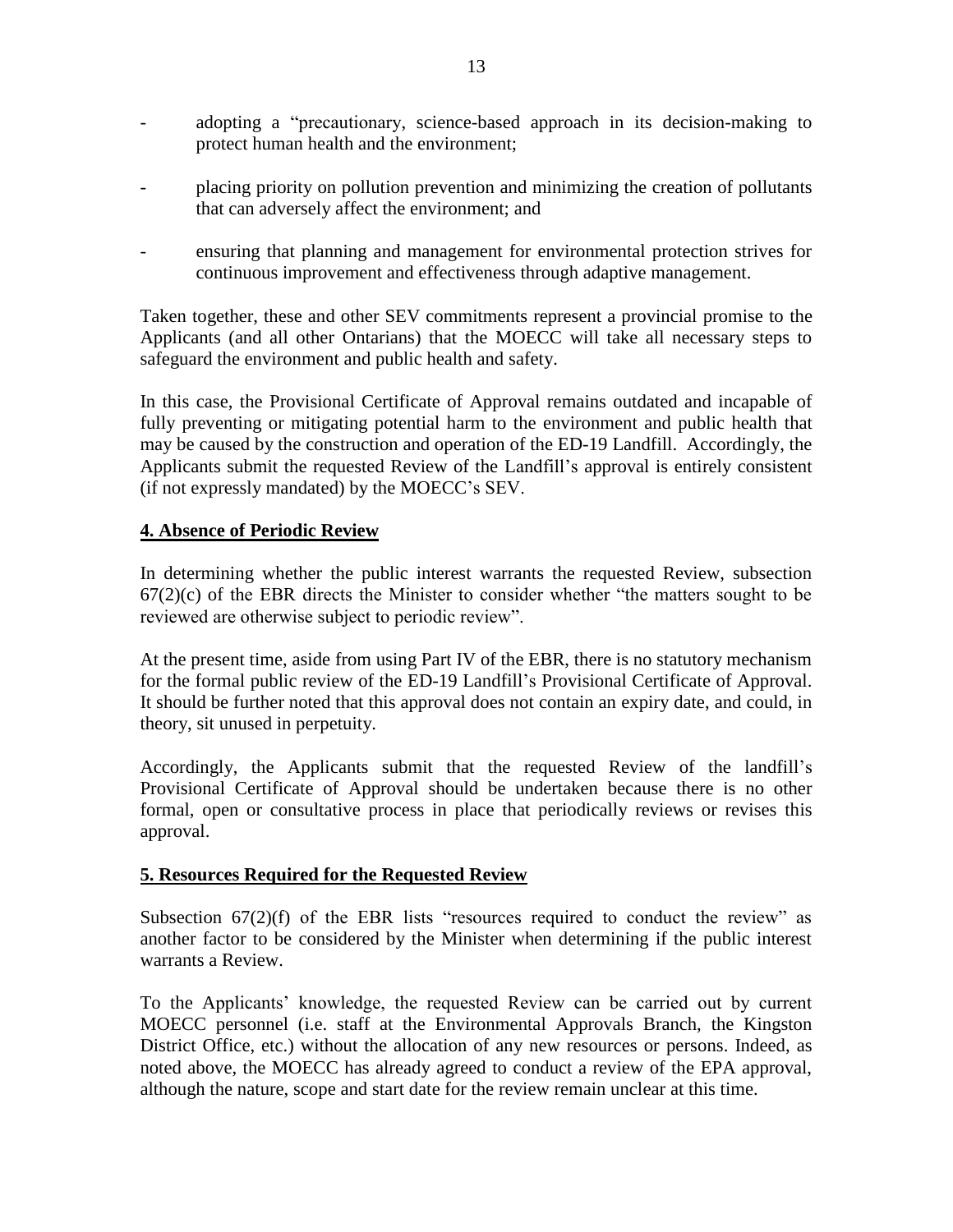#### **6. Other Relevant Considerations**

In determining whether the public interest warrants the requested Review, subsection  $67(2)(g)$  of the EBR permits the Minister to take into account "any other matter that the Minister considers relevant."

In the Applicants' view, the following additional considerations should be taken into account regarding the need to review and revoke the ED-19 Landfill's Provisional Certificate of Approval: (i) the protective provisions of the *Clean Water Act, 2006*; (ii) the zero waste/circular economy goals of the *Waste-Free Ontario Act* and Strategy; (iii) the enactment of the *Endangered Species Act, 2007*; and (iv) other relevant legislative and regulatory changes that have occurred since the EPA approval was issued in 1998.

### *(i) Clean Water Act, 2006*

To date, the Ontario government has formally accepted all of the recommendations arising from the Walkerton Inquiry. For example, Commissioner O'Connor recommended that the Ministry should increase its commitment to the use of mandatory abatement, and should increase its commitment to "strict enforcement of all regulations and provisions related to the safety of drinking water".

As described above, the landfill design and operation permitted under the ED-19 Landfill's Provisional Certificate of Approval may result in the discharge of contaminants into local groundwater resources which serve as the sole source of drinking water for area residents.

Therefore, if the MOECC intends to continuously comply with Commissioner O'Connor's recommendations regarding drinking water safety (including source protection), then at the very least, the landfill's Provisional Certificate of Approval must be reviewed and revoked.

Moreover, the Applicants note that the ED-19 Landfill site and surrounding area have been designated as a "Highly Vulnerable Aquifer" and "Significant Groundwater Recharge Area" (GEMS Report, page 4). These designations did not exist in 1998 when the EPA approval was issued.

Thus, the Applicants submit that the requested Review is entirely consistent with the policies and priorities of the MOECC now aimed at protecting drinking water sources from known or suspected sources of contamination, such as landfill sites. In this regard, the Applicants note that waste disposal sites have been prescribed as drinking water threats in O.Reg. 287/07 under the *Clean Water Act, 2006*.

On this point, it is the Applicants' understanding that there are currently no municipal drinking water systems close to the ED-19 Landfill site. However, there are a number of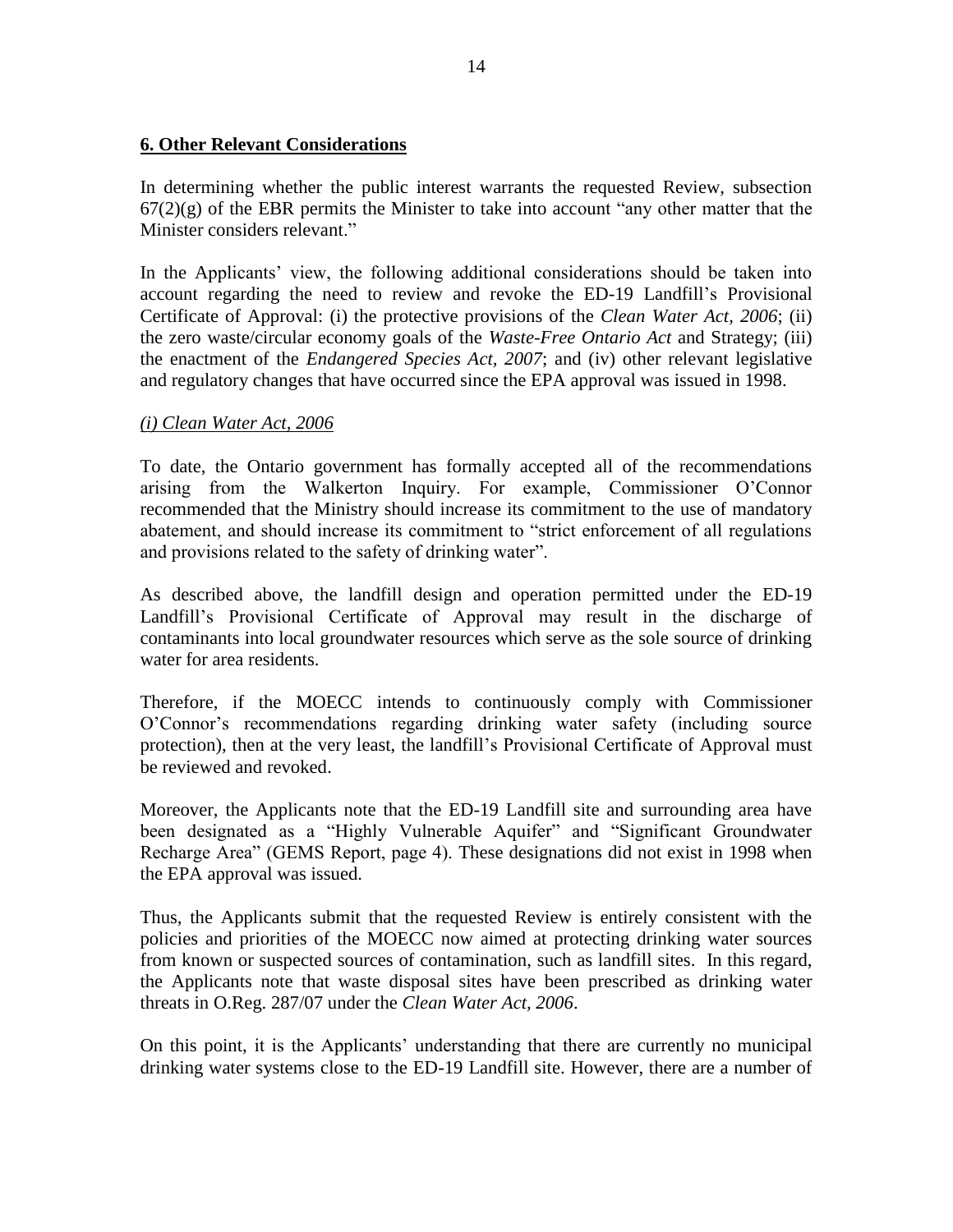domestic wells within 1.5 km of the site that should be properly mapped and surveyed for water usage (Ruland Report, page 20).

#### *(ii) The Waste-Free Ontario Act and Strategy*

Similarly, the 1998 EPA approval pre-dates the recent passage of the *Resource Recovery and Circular Economy Act, 2016* and the Waste-Free Ontario Strategy, both of which are intended to achieve "zero waste" and "circular economy" objectives. In the Applicants' view, it is inconsistent with this provincial policy direction to allow an unused, 20 yearold landfill EPA approval to not only remain intact, but to be transferred to a private sector proponent without a fresh look at the alleged "need" or rationale for what may be considered a new landfilling undertaking, or without considering the imposition of updated requirements for on-site waste diversion activities or facilities.

#### *(iii) Endangered Species Act, 2007*

In addition, the EPA approval clearly pre-dates the enactment of the protective provisions of the *Endangered Species Act, 2007*. As noted above, there is recent information indicating the likely presence of species at risk (and their habitat) on or near the ED-19 Landfill property.

The Applicants understand that the prospective purchaser has indicated that further field work regarding species at risk may be conducted. However, to the Applicants' knowledge, no particulars have been provided by the Tomlinson Group on the proposed methodology for this study, nor is there any mention of the need for public review/comment opportunities. Moreover, depending on the outcome of this promised field work, it is conceivable that further or better conditions under the EPA approval (or changes in the undertaking itself) may be necessary to safeguard species-at-risk and their habitat, assuming that the EAA approval is not otherwise revoked or reconsidered in accordance with our client's request.

#### *(iv) Other Legislative and Regulatory Changes*

More generally, the Applicants submit that Ontario's environmental requirements, regulatory standards and Reasonable Use Limits have been updated or become more stringent since the 1990s. For example, the issuance of the 1998 EPA approval pre-dates the passage of Ontario's landfilling standards (O.Reg. 232/98) which are now in force and impose more prescriptive requirements for landfill design/operation than Regulation 347.

In addition, the EPA approval pre-dates the passage of the Ontario Drinking Water Quality Standards ("ODWQS") under the *Safe Drinking Water Act, 2002,* which are used to derive Reasonable Use Limits for groundwater protection purposes. As noted in Mr. Ruland's report (page 19), the 1990s "drinking water criterion" for benzene was used for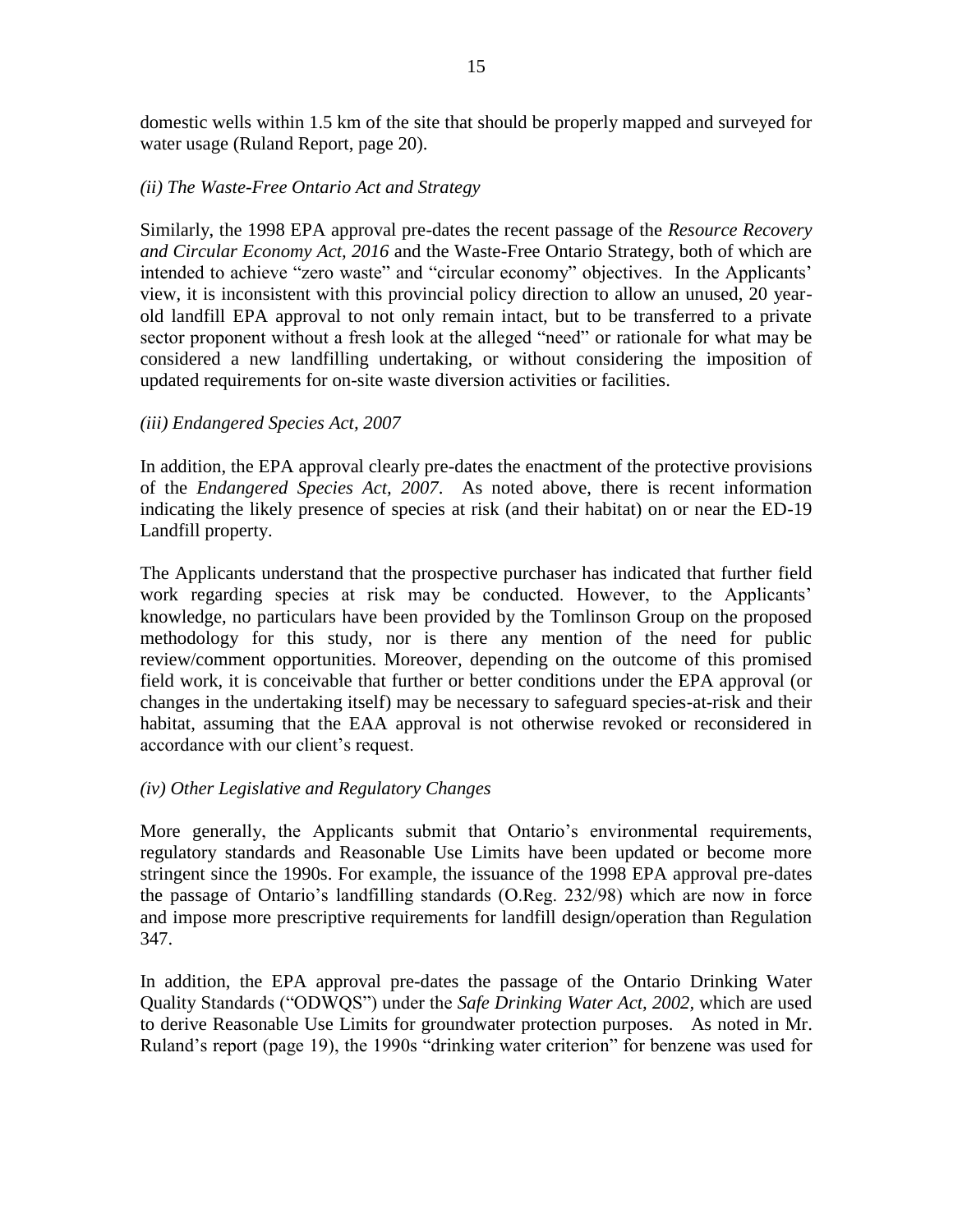groundwater modelling in the original EA. <sup>3</sup> However, the ODWQS for this substance has been recently (and significantly) lowered to 0.001 milligrams/litre under O.Reg. 169/03.

While the Counties' 20 year-old EAA/EPA documentation predicted that benzene concentrations will not exceed Reasonable Use Limits, the Applicants submit that it would be prudent and precautionary for the MOECC to grant the requested review in order to reassess and/or recalculate these predictions under the current ODWQS to ensure compliance with Ontario's Reasonable Use Policy B-7.

\*\*\*

In summary, the Applicants submit there is persuasive opinion evidence in 2017 that calls into serious question the accuracy, credibility or reliability of the impact predictions (and associated monitoring, mitigation, and contingency measures) outlined in the original EAA/EPA documentation in the 1990s. Accordingly, it is both necessary and appropriate for the MOECC to closely review and/or revoke the EPA approval and its stale-dated terms and conditions at the present time.

It should also be noted that neither the EAA or EPA approvals impose any financial assurance obligations since these approvals were originally issued to a public – not a private – proponent. In the Applicants' view, given that a private proponent is now poised to purchase and use the landfill property, the existing EPA approval is inadequate since it completely lacks financial assurance requirements.

# **EVIDENCE SUPPORTING THE REQUESTED REVIEW**

The documentary and expert opinion evidence supporting the requested Review is attached hereto as follows:

- 1. EPA Provisional Certificate of Approval No. A42009 dated June 24, 1998
- 2. MOECC Notice of Suspension dated November 9, 2017
- 3. EAA approval dated January 20, 1998
- 4. Township resolution dated February 22, 2017
- 5. Letter from Grand Chief of Mohawks of Akwesasne to Minister Ballard dated September 18, 2017
- 6. Email from Warden Jones to Kyle Johnston (CAD) dated November 7, 2017
- 7. Report by Wilf Ruland, P.Geo dated August 15, 2017
- 8. CAD socio-economic update/analysis (undated)

 $\overline{a}$ 

<sup>3</sup> EAA/EPA Document (Vol. 3), Technical Appendix M (February 1997), pages M-80 to 82.